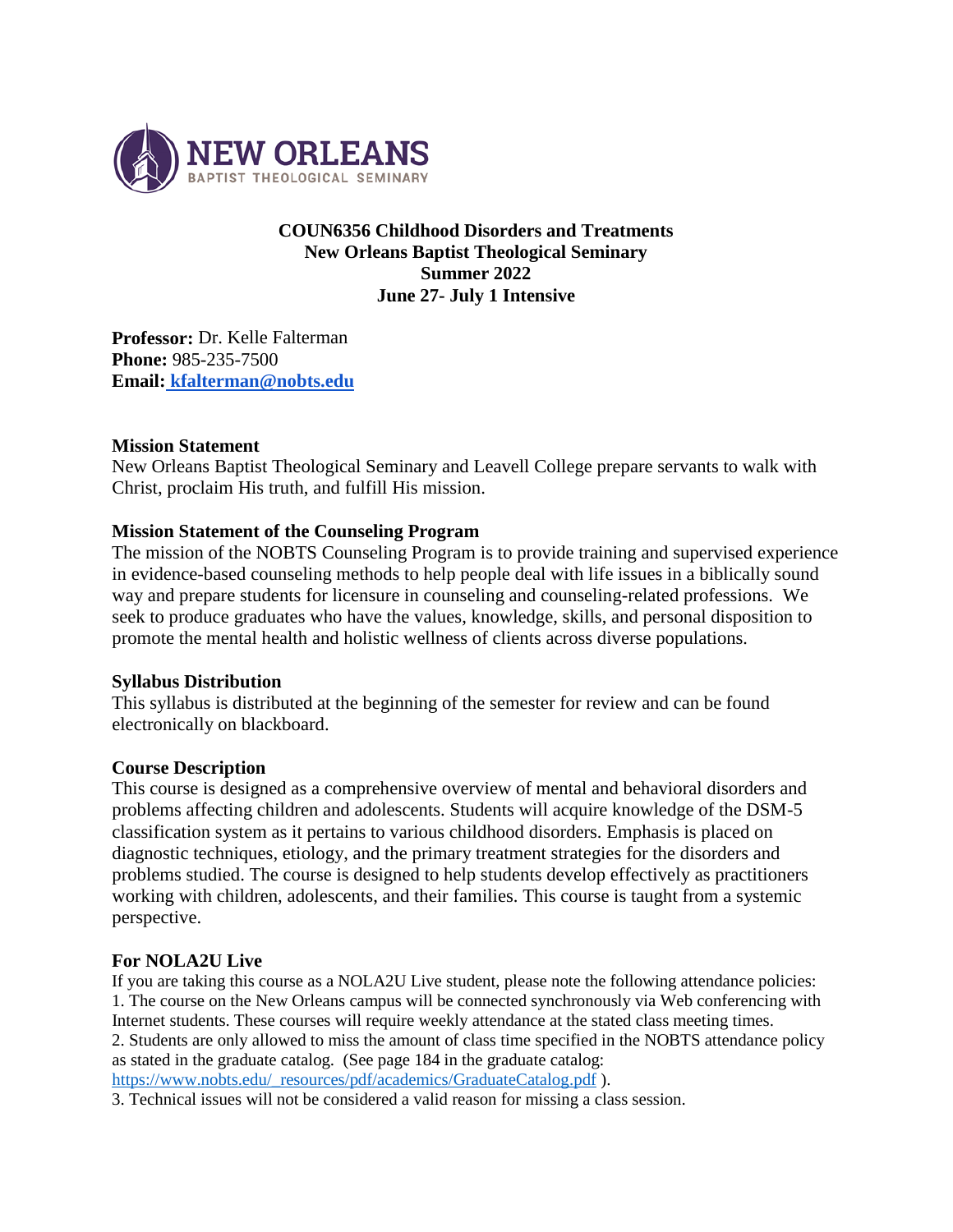### **Program Objectives**

Upon successful completion of one of the Master's Programs in Counseling, graduates should be able to synthesize theoretical and empirical knowledge in the field of counseling and integrate historical Christian beliefs, faith, and spirituality with the best practices of mental health science, in an ethical manner.

| Key Performance Indicator        | <b>Learning Experiences</b> | <b>Assessments</b>        |
|----------------------------------|-----------------------------|---------------------------|
| 5.C.3.b.                         | Instruction                 | <b>Topic Presentation</b> |
| Techniques and interventions for | Presentations and videos    | <b>Interview Paper</b>    |
| prevention and treatment of a    | Class discussion            | <b>Fact Sheets</b>        |
| broad range of mental health     |                             | Final Exam                |
| issues                           |                             |                           |
|                                  | Reading                     |                           |
|                                  | Hall & Flanagan, ch 1-10    |                           |
|                                  | <b>Required Articles</b>    |                           |

| <b>Course Objectives</b>             | Learning Experiences      | Assessments                    |
|--------------------------------------|---------------------------|--------------------------------|
| Students will understand the causal  | Hall & Flanagan, ch 1-10  | Topic presentation, interview  |
| factors of internalizing and         | Required articles         | paper, fact sheets, final exam |
| externalizing disorders, as well as  | Class discussion          |                                |
| several other disorders in           | Instruction               |                                |
| childhood and adolescence.           |                           |                                |
| CACREP 5.C.1.b, 5.C.1.c.             |                           |                                |
| Students will understand and         | Hall & Flanagan, ch 1-10  | Topic presentation, interview  |
| evaluate the assessment and          | Reading required articles | paper, fact sheets, final exam |
| treatment for common childhood       | Class discussion          |                                |
| disorders.                           | Instruction               |                                |
| CACREP 5.C.2.b., 5.C.2.c., 5.C.2.d., | Videos                    |                                |
| 5.C.2.f., 5.C.3.b.                   |                           |                                |
| Students will indicate ways to       | Topic presentation        | Topic presentation, interview  |
| integrate treatments.                | Class discussion          | paper,                         |
| CACREP 5.C.3.b., 5.C.3.d.            | Instruction               |                                |
| Students will demonstrate the        | Instruction               | Interview paper                |
| ability to conduct a                 | <b>Interview Paper</b>    |                                |
| parent/guardian intake               |                           |                                |
| assessment.                          |                           |                                |
| CACREP 5.C.3.a.                      |                           |                                |

# **Course Methodologies**

Course goals and objectives will be met through a variety of instructional activities. Reading assignments, dialogues, lectures, interviews, research, reflection papers, examinations, role plays, and other assignments will be included.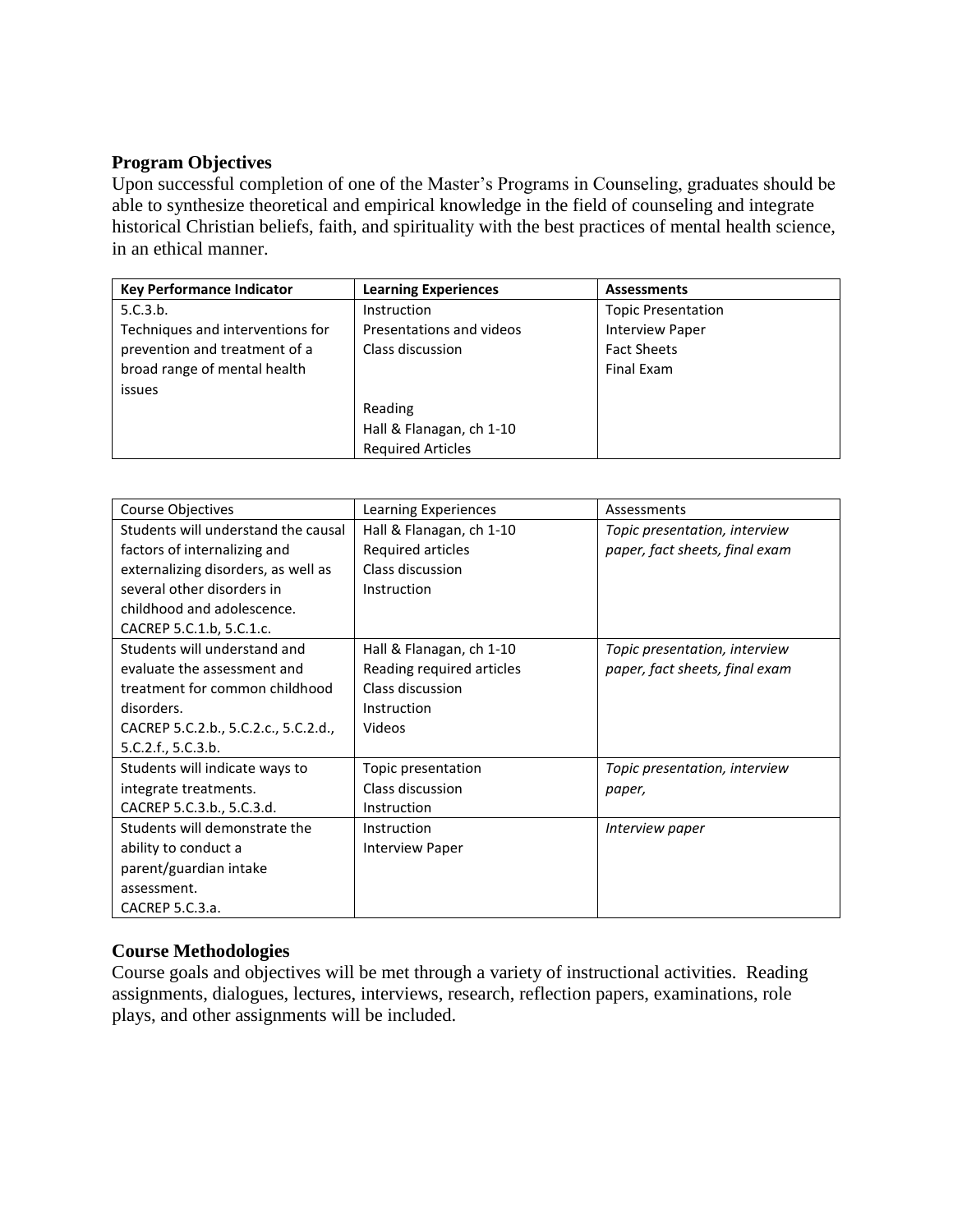| <b>Assignment/Requirements &amp; Description</b>                                                                                                                                                                                                                                                                                                                                                                                                                                                                                                                                                                                                        | Percentage | Due Date |
|---------------------------------------------------------------------------------------------------------------------------------------------------------------------------------------------------------------------------------------------------------------------------------------------------------------------------------------------------------------------------------------------------------------------------------------------------------------------------------------------------------------------------------------------------------------------------------------------------------------------------------------------------------|------------|----------|
| <b>Topic Presentation</b><br>Each student will be required to research and present a 10-15-minute<br>presentation to the class on a disorder/topic related to working with children<br>and adolescents. Presentation should include: what counselors need to know<br>about the phenomenon and working with children who have experienced the<br>phenomenon, how the phenomenon may affect the child/adolescent, how<br>counselors can advocate for children experiencing this phenomenon, and the<br>types of treatment/modalities recommended. Students may use PowerPoint<br>or Google Slides and any other technology useful for teaching the topic. | 15%        | 6/28/22  |
| <b>Handout for Topic Presentation</b><br>Your handout should be a one page summary that includes bullet points of<br>the information presented: what counselors need to know about the<br>phenomenon and working with children who have experienced the<br>phenomenon, how the phenomenon may affect the child/adolescent, how<br>counselors can advocate for children experiencing this phenomenon, and the<br>types of treatment/modalities recommended. Presentation topics will be<br>assigned at the start of the summer semester.                                                                                                                 | 5%         | 6/28/22  |
| <b>Fact Sheets</b><br>Students will create three Fact Sheets. One will be on ADHD, one on ASD,<br>and one anxiety in children. You should address risk factors (biological,<br>psychological, and environmental factors), course of development,<br>assessment, and treatment. Each fact sheet should be at least one page in<br>length (double spaced) and not to exceed two pages in length. Each Fact<br>Sheet will account for 5% of your grade. An example will be provided on<br>Blackboard under Course Materials.                                                                                                                               | 15%        | 7/15/22  |
| <b>Interview Paper</b><br>Each student will select a parent or guardian to interview (not your own<br>family member). The parent/guardian must be parenting a child with one of<br>the disorders described in our text. You will need to get the parent/guardian<br>to sign a consent form prior to conducting the interview. The consent form<br>can be found on Blackboard in the "Course Materials" folder. The signed<br>consent form needs to be submitted at the time you submit your paper. The<br>interview should last approximately 45 minutes.                                                                                               | 15%        | 7/22/22  |
| <b>Attendance and Participation</b><br>Students are required to be present for class each day of the summer<br>intensive and to be participating in class discussions.                                                                                                                                                                                                                                                                                                                                                                                                                                                                                  | 15%        | 7/1/22   |
| <b>Reading Report</b><br>Each student will submit a report of the percentage they read of each of the<br>assigned text and articles.                                                                                                                                                                                                                                                                                                                                                                                                                                                                                                                    | 15%        | 6/27/22  |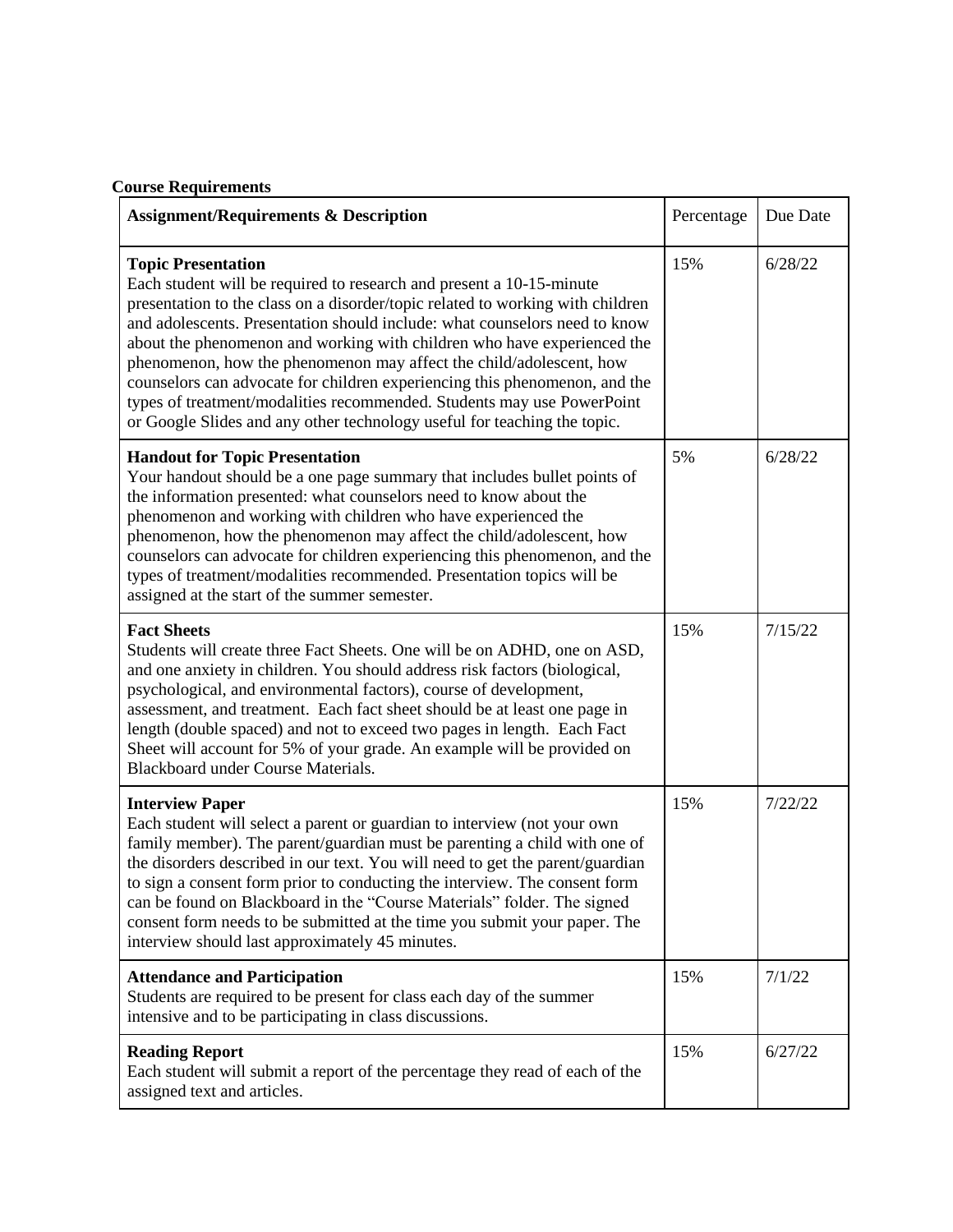| <b>Final Exam</b>                                                             | 20% | 7/1/22 |
|-------------------------------------------------------------------------------|-----|--------|
| The two examinations are designed to assess students' knowledge of            |     |        |
| childhood disorders and treatment. Questions are derived from class lectures, |     |        |
| discussions, and textbook material, with special emphasis on the Hall $\&$    |     |        |
| Flanagan text. Examination will be multiple choice and short answer.          |     |        |

## **Required Textbooks**

Hall, S. E. & Flanagan, K. S. (2021) Treatment of Childhood Disorders: Evidence-based Practice in Christian Perspective. Downers Grove, Illinois: InterVarsity Press. **ISBN:** 0830828680

# **Required Articles**

Burgin, E. E., & Ray, D. C. (2020). Military-connected children: Applying the competencies for counseling military populations. *Journal of Child and Adolescent Counseling, 6*(2), 124-136. <https://doi.org/10.1080/23727810.2020.1729011>

Clark, L. (2020). Utilizing mindfulness based CBT to address anger and aggression in middle schools. *Journal of Child and Adolescent Counseling, 6*(2), 97-109. <https://doi.org/10.1080/23727810.2020.1729011>

Evans, C. B., Smokowski, P. R., Rose, R. A., Mercado, M. C., & Marshall, K. J. (2019). Cumulative bullying experiences, adolescent behavioral and mental health, and academic achievement: An integrative model of perpetration, victimization, and bystander behavior. *Journal of Child and Family Studies, 28,* 2415-2428.<https://doi.org/10.1007/s10826-018-1078-4>

Ray, D. C., Angus, E., Robinson, H., Kram, K., Tucker,S., Haas, S. & McClintock, D. (2020). Relationship between adverse childhood experiences, social-emotional competencies, and problem behaviors among elementary-aged children. *Journal of Child and Adolescent Counseling, 6* (1), 70-82.<https://doi.org/10.1080/23727810.2020.1719354>

# **Interview Paper**

Written Requirements:

Write about your interview in a reflective paper. Your paper should include the following: - A summary of the interview (not a verbatim transcript).

- Your reflection and reaction to the interview. What did you learn about the child, the family, the disorder and its effects on the family? What has the family done to manage the problem? Was there anything you learned that surprised you?

- A discussion of the causal factors, assessments, treatments, and integrative approach to treatment that would be appropriate for the disorder for children/adolescents. Use the course text and at least two journal articles or other academic sources/texts in your discussion.

The paper should be 4 - 6 pages in length (not including the cover page and references) and must follow APA guidelines. See the rubric located on Blackboard under course materials for specific grading guidelines.

Topics for Student Presentations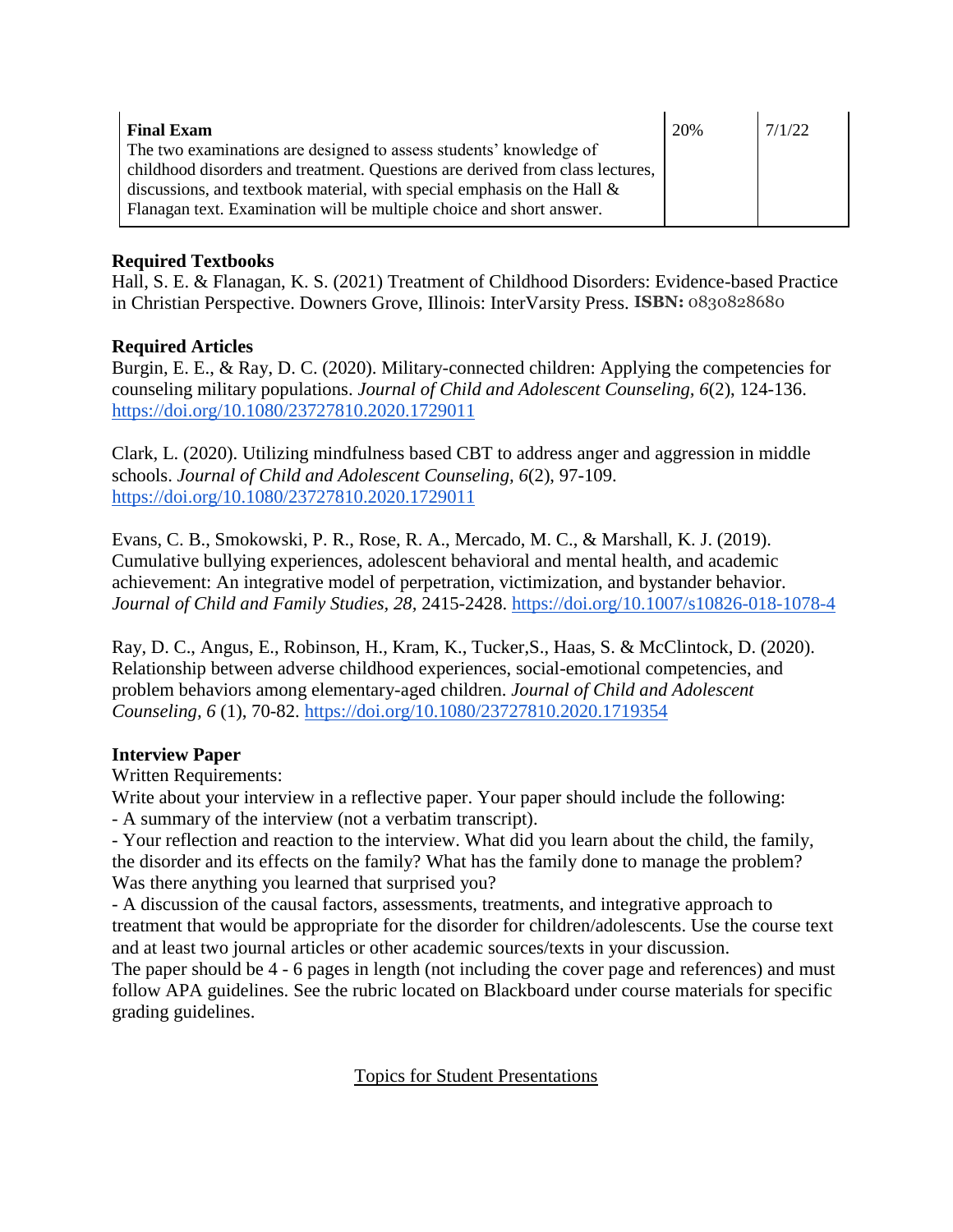Abuse (Physical/Emotional/Verbal) Adverse Childhood Experiences Poverty's Impact on Childhood Disorders Child Trafficking Blended Families **Divorce** Bullying Gender/Sexuality **Grief** Non-suicidal Self Injury Child/Adolescent Substance Abuse Suicide/Suicidal Ideation Individual Education Plan for Students with Exceptionalities Gifted/Talented Mandatory Reporting

#### **Bibliography**

Academy of Pediatrics [AAP]. (2014). Adverse childhood experiences and the lifelong consequences of trauma. American Academy of Pediatrics. https://www.aap.org/en-us/Documents/ttb\_aces\_consequences.pdf

ACEs Connection. (2019). ACEs Connection resource center. ACESConnection.com Retrieved from https://www.acesconnection.com/g/resource-center

ACEs Too High. (2019). Got your ACE score? Acestoohigh.com. Retrieved from https://acestoohigh.com/got-your-ace-score/

American Counseling Association. (2014). ACA Code of Ethics. Alexandria, VA: American Counseling Association.

American Psychiatric Association. (2013). Diagnostic and statistical manual of mental disorders (5th ed.).<https://doi.org/10.1176/appi.books.9780890425596>

Field, T. A. & Ghoston, M. R. (2020). *Neuroscience-informed Counseling with Children and Adolescents.* Alexandria : American Counseling Association.

Parritz, R. H. & Troy, M. F. (2018). *Disorders of Childhood: Development and Psychopathology, 3rd Ed.* Boston, MA.: Cengage Learning.

Seto, C. (2019). After-school restraint collapse is a real thing: Here's how to deal with it. *Today's Parent.* 

Smith-Adcock, S. & Tucker, C. (2016). *Counseling Children and Adolescents: Connecting Theory, Development, and Diversity*. Thousand Oaks, CA: Sage Publications.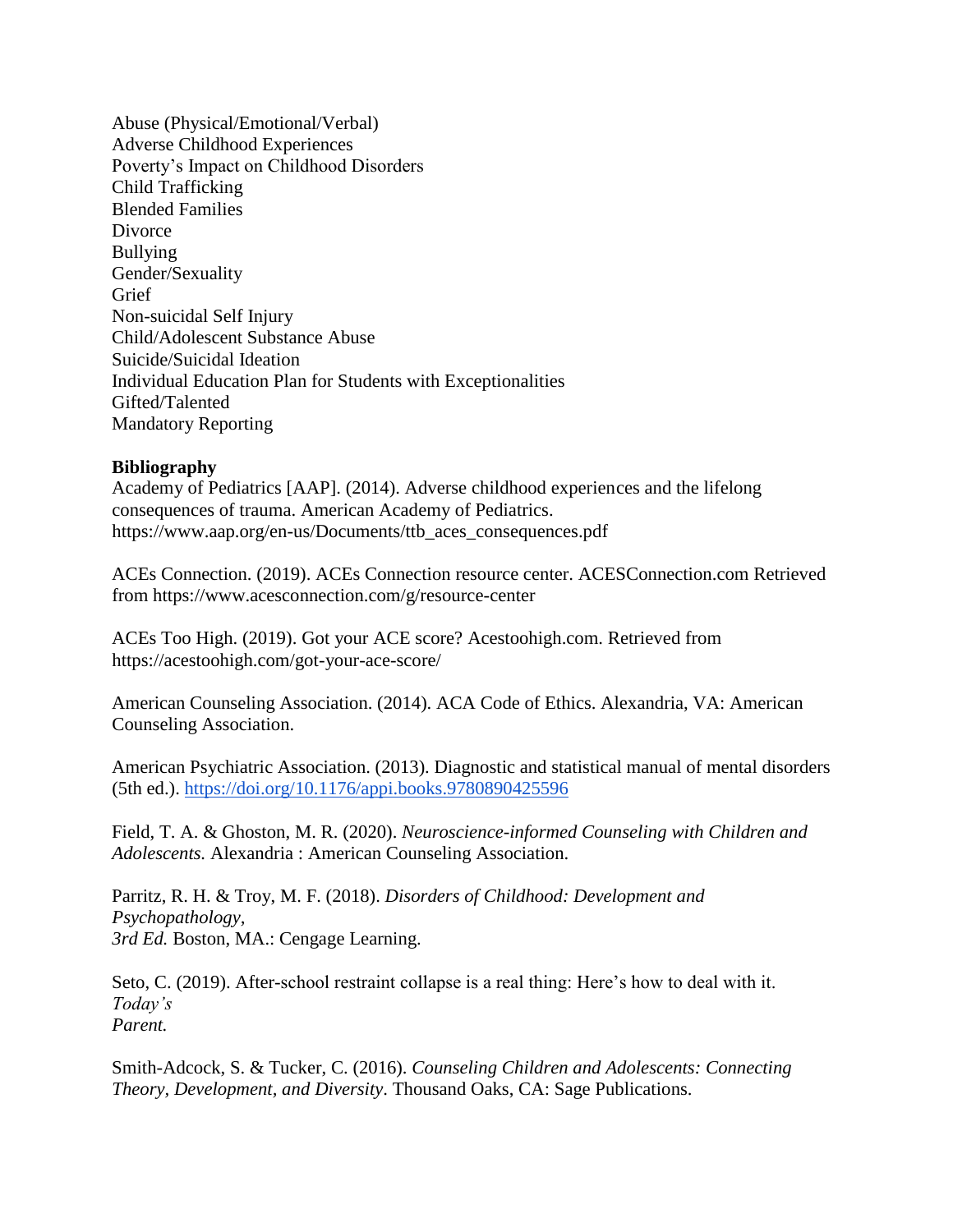U. S. Department of Health & Human Services. (2018). Child Maltreatment 2016. Washington, DC: Administration for Children and Families.

## **Technical Assistance**

For assistance regarding technology, consult ITC (504-816-8180) or the following websites: 1. Selfserve@nobts.edu - Email for technical questions/support requests with the

Selfserve.nobts.edu site (Access to online registration, financial account, online transcript, etc.) 2. BlackboardHelpDesk@nobts.edu - Email for technical questions/support requests with the

NOBTS Blackboard Learning Management System NOBTS.Blackboard.com.

3. ITCSupport@nobts.edu - Email for general technical questions/support requests.

4. www.NOBTS.edu/itc/ - General NOBTS technical help information is provided on this website.

# **Help for Writing Papers at "The Write Stuff"**

NOBTS maintains a Writing Center designed to improve English writing at the graduate level. Students can receive writing guides, tips, and valuable information to help in becoming a better writer.

### **Academic Honesty Policy**

All graduate and undergraduate NOBTS students, whether on-campus, internet, or extension center students, are expected to adhere to the highest Christian standard of honesty and integrity when completing academic assignments for all courses in every delivery system format. The Bible provides our standard for academic integrity and honesty. This standard applies whether a student is taking tests, quizzes, exams, writing papers, completing Discussion Boards, or any other course requirement.

### **Plagiarism on Written Assignments**

NOBTS has a no tolerance policy for plagiarism. Plagiarism in certain cases may result in expulsion from the seminary. See the NOBTS Student Handbook for definition, penalties, and policies associated with plagiarism.

### **Disabilities and Accommodations**

New Orleans Baptist Theological Seminary does not discriminate against applicants/ students on the basis of personal disabilities. The Seminary, in voluntary compliance with the American Disabilities Act, will provide reasonable institutional accommodations, modifications, and adjustments to enable and empower students with disabilities to participate in Seminary programs and activities to the fullest extent possible. However, NOBTS cannot support accommodations that place undue hardship on the Seminary or its resources or which alter the essential requirements of curriculum and academic progress. While the seminary does not provide direct assistance to students in the form of equipment or personnel, accommodations may be made by individual professors at their discretion. These accommodations usually take the form of early access to lecture materials in electronic format and additional time to complete tests and assignments. The most efficient way to pursue such accommodations is to provide the Director of Testing and Counseling (Dr. Jeff Nave, [jnave@nobts.edu,](mailto:jnave@nobts.edu) 504-282-4455 ext. 8004) with documentation of the condition for which you seek accommodation, an explanation of